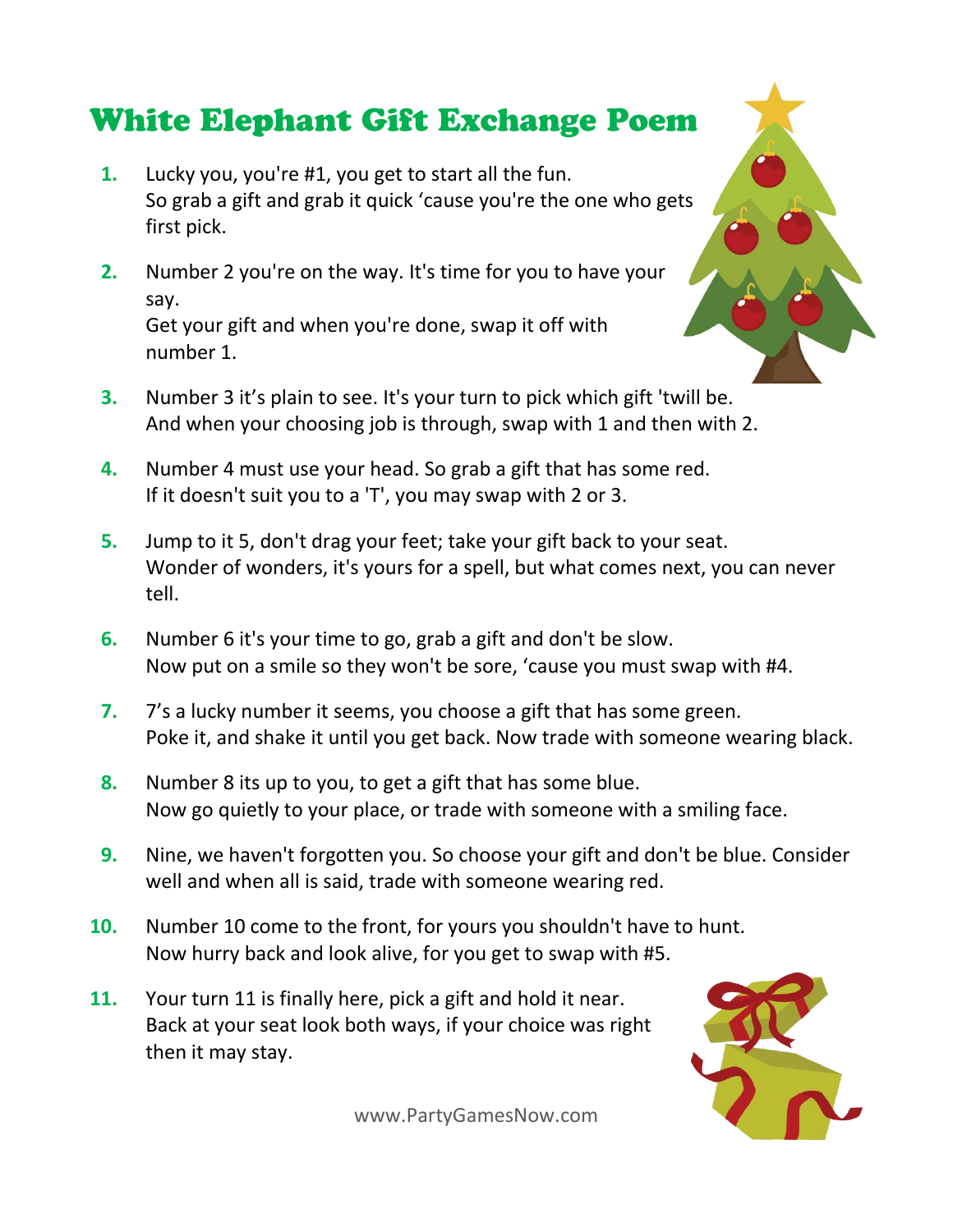- **12.** Number 12 jump to it sir/girl, make your choice with a whirl. Now glance around to see who's where, and swap with whoever's got the darkest hair.
- **13.** Well now, what do you know, it's finally 13's turn to go. There you go, you're doing fine, now swap with 3 or 6 or 9.
- **14.** Number 14 it's your turn to shine, so find a gift and don't you pine. Somewhere you really have a friend, you get to trade with number 10.
- **15.** Number 15 how do you do? There should be a fit up there for you. So pick one out without delay, and trade with someone wearing gray.
- **16.** Number 16 your patience is great, go get a gift and don't be late. When you return, spin around and switch with someone wearing brown.
- **17.** 17 your choice is here, find a box and hold it near. When you return and look behind, swap with 11 if you don't mind.
- **18.** Number 18 boogie to the tree, choose the largest gift you see. Admire it well, then turn with a wink and swap with someone wearing pink.
- **19.** Now #19, do as you're told, find a gift which has some gold. When you've chosen we must be fair, trade with whoever has the blondest hair.
- **20.** Number 20 how patiently you've waited, go get a gift before it's outdated. Shake it a bit and look around the floor, swap it with someone whose five feet four.
- **21.** 21 it's time for fun for swapping time has just begun. After trading with 4 and 9 swap with two even numbers--That's fine.
- **22.** 22 it's time to make your way, get a gift that's pretty and gay. Now get ready to use your bean, you must swap with 8 and 14.
- **23.** 23 your turn has come, choose your gift with a lithe hum. Look it over and when you're through, you may swap with a number having 2.
- **24.** Number 24 have you been bored? Well, we'd like to show you you're adored. So choose a box, see what you get, now you may trade with a brunette.

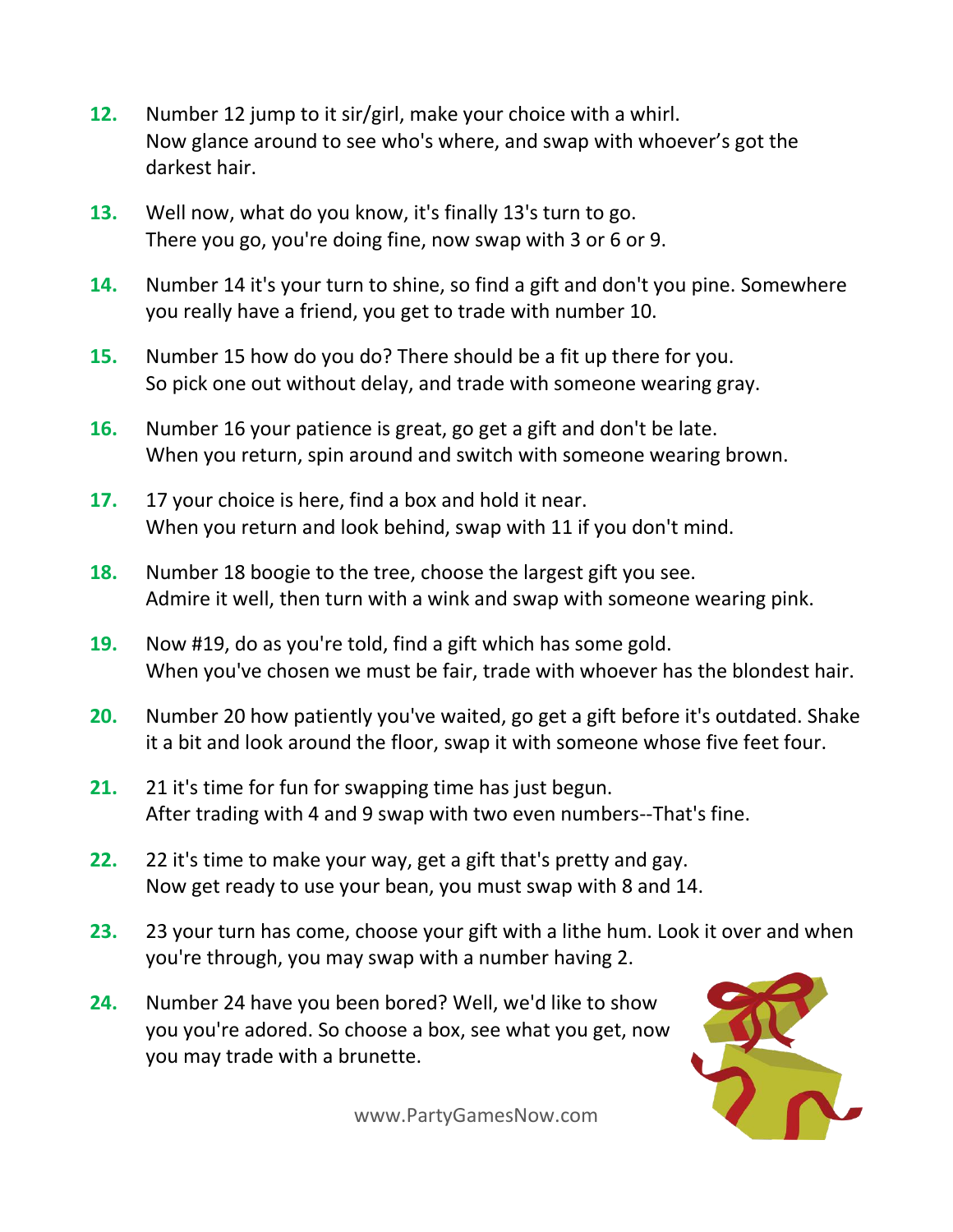- **25.** Let's go 25, look alive, pick a gift of any size. Show the gang that you're O.K. and swap with anyone you say.
- **26.** It's time for 26 to mix, get a gift if just for kicks. For you're to trade, if you have the knack, with anyone whose shoes aren't black.
- **27.** Number 27 how lucky you are, you've seen all the gifts chosen so far. If a pretty box catches your eye grab it, make a trade, and don't be shy.
- **28.** Hop up 28, don't drag your feet, study your gift as you reach your seat. Now grin a bit and smile some more, trade with 22, then 24.
- **29.** Number 29 you must wake up and run up there as spry as a pup. Make your choice, isn't this keen? But you must swap with 17.
- **30.** Number 30 your wait was long, but when we're through you'll sing a song. Just look them over from small to large. See a favorite? Then forward charge!
- **31.** Number 31, how about that? On your chair so long you've sat. But get a gift, it's not too late and trade with 30, 20, and 8.
- **32.** O.K. 32, jump up quick and snatch your prize. Then trade with the person with the bluest eyes.
- **33.** Well 33 it's here at last, you may now break your giftless fast. Gaze around at all the lasses, trade with someone wearing glasses.
- **34.** 34, can there be more? This poetry may be a bore. Find your gift and look around, swap with the youngest member found.
- **35.** 35, it is really true? That 34's rhymes now are through. Well, choose your gift, now you see you trade with two numbers having 3.
- **36.** 36 your waits been endless, but now you know that you're not friendless. Look around and "case the scene", then swap with someone wearing green.
- **37.** 37 the end is near, but have a gift, and never fear. Now let's shake up the early ones, like 7, trade with odd numbers through 11.